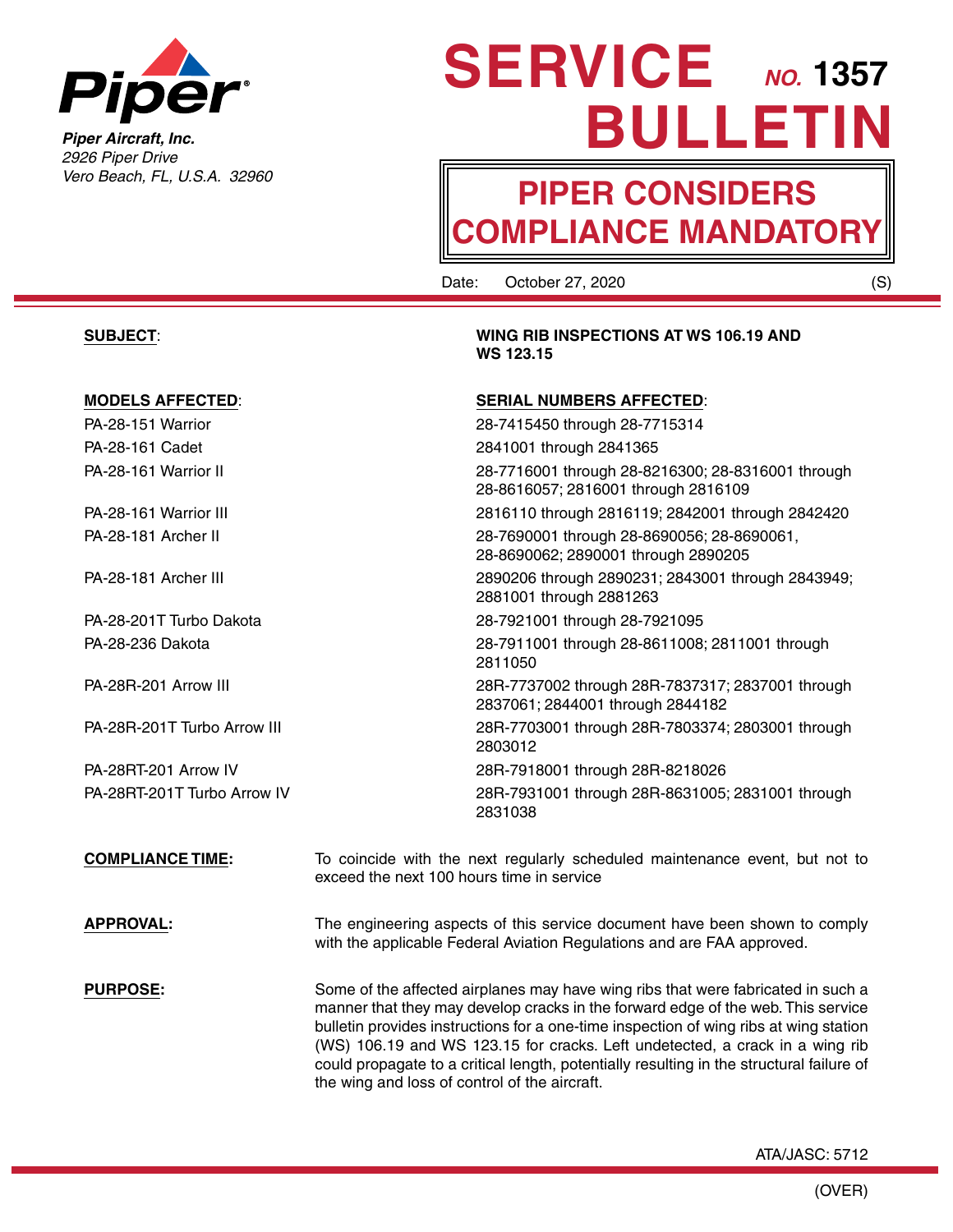#### **INSTRUCTIONS:**

- **WARNING**: FLIGHT WITH KNOWN CRACKS IN THE AIRCRAFT STRUCTURE IS NOT PERMITTED.
- **WARNING**: ANY CRACKS DISCOVERED IN THE AIRCRAFT STRUCTURE MUST BE REPAIRED PRIOR TO THE NEXT FLIGHT. AN AIRPLANE WITH A CRACK IN THE STRUCTURE DOES NOT MEET ITS TYPE DESIGN AND NO LONGER POSSESSES ITS REQUIRED TYPE DESIGN STRENGTH.
	- NOTE: The following instructions apply to both left and right wings.
	- NOTE: Temporary removal of adjacent access plates and inspection panels will facilitate this inspection.

There are two types of inspections described in this service bulletin: an initial inspection and a detailed inspection.

- The initial inspection is to determine the rib configuration, and is applicable to all wing ribs at WS 106.19 and WS 123.15. The initial inspection can be accomplished with the naked eye, a mirror and a suitable light source.
- The detailed inspection is to inspect for cracks, and is applicable only on condition based upon the findings of the initial inspection.
	- NOTE: Prior to any detailed inspection, wipe surfaces clean using a soft cloth dampened with isopropyl alcohol, mineral spirits, naphtha, or other suitable cleaning agent.
	- The detailed inspection described in this service bulletin shall be accomplished using a 10X magnifier, a mirror and a suitable light source, or other equipment capable of providing equal or better resolution.
	- Optionally, instead of the above inspection, perform a fluorescent penetrant inspection on the outboard surface of wing ribs, at the areas of inspection identified in Figure 1, View A–A and View B–B, using guidance from FAA Advisory Circular AC 43.13-1B, Chapter 5, Section 5, "Acceptable Methods, Techniques, and Practices – Aircraft Inspection and Repair."
- 1. Gain visual access to the outboard face of the wing ribs at WS 106.19 and WS 123.15, which are located aft of the main wing spar. Refer to Figure 1.
- 2. Locate the area of inspection, identified in Figure 1, Views A–A and B–B and perform an initial inspection, to determine the rib configuration.
	- If the web of the rib is flat (that is, it's a planar surface), then no further inspection of the specific rib is required. Continue with the initial inspections of the remaining ribs.
	- If the web of the rib includes one or more fluting features, such as those shown in Figure 2, then a detailed inspection is required. Inspect for cracks, with emphasis on the bend radii of the fluting features.
		- If no cracks are discovered, continue with the initial inspections of the remaining ribs.
		- If any crack is discovered, repair or replace the damaged parts prior to next flight.

Upon completion of all initial inspections (and on condition, detailed inspections and/or repairs), proceed to Step 3.

- NOTE: At the discretion of the owner/operator, contact Piper for repair guidance. Piper Customer Service can be reached at (+1) 772-299-2141 or CustomerService@piper.com. Piper's normal business hours are Monday through Friday, 7:30 a.m. to 4:30 p.m. (Eastern).
- 3. Perform a functional check on any systems that were disturbed during this inspection.
- 4. Make a logbook entry documenting compliance with this service bulletin.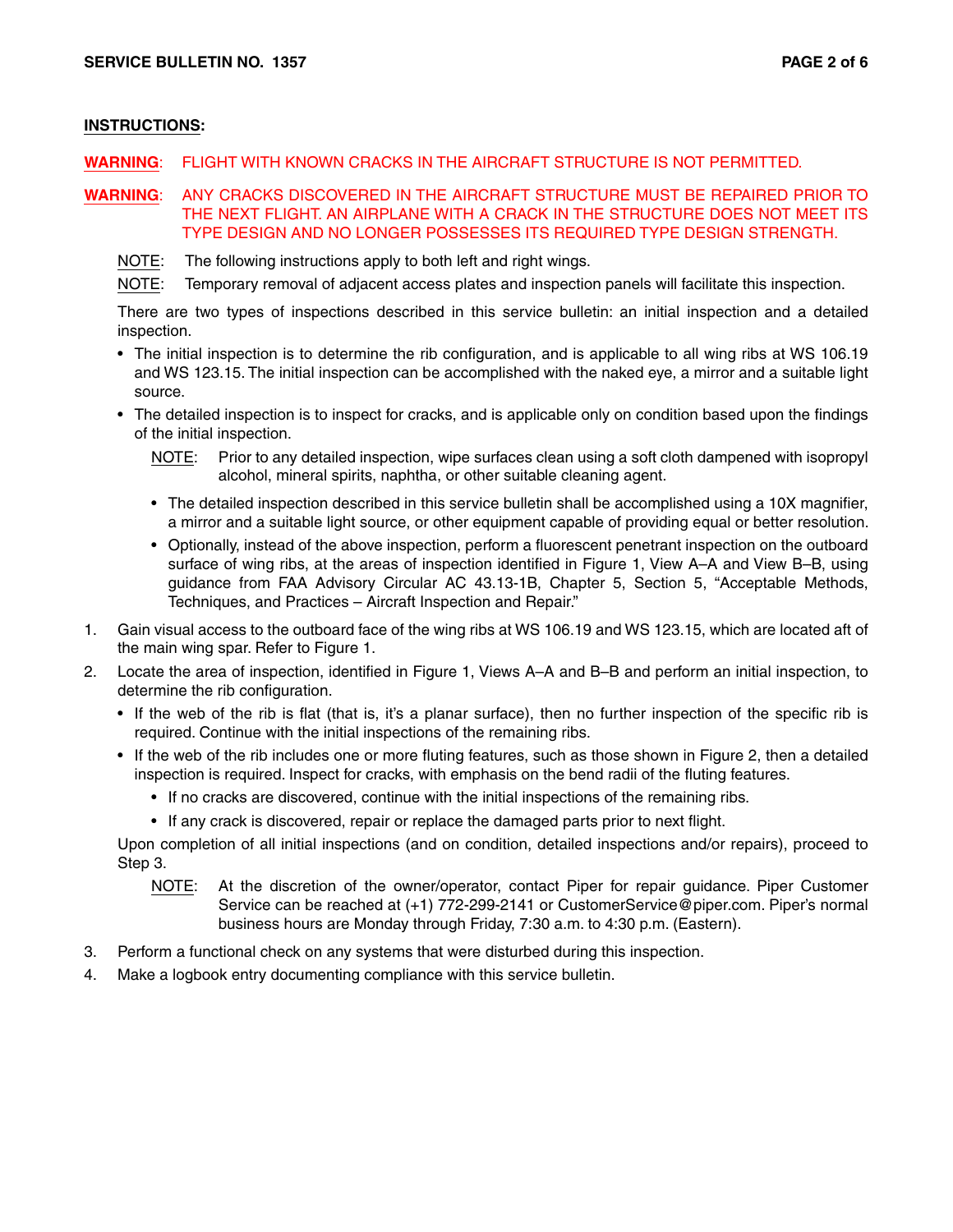

**WING**

LOOKING DOWN LEFT WING SHOWN (RIGHT WING OPPOSITE)

**Figure 1 – Sheet 1 of 2** Wing Rib Inspection Locations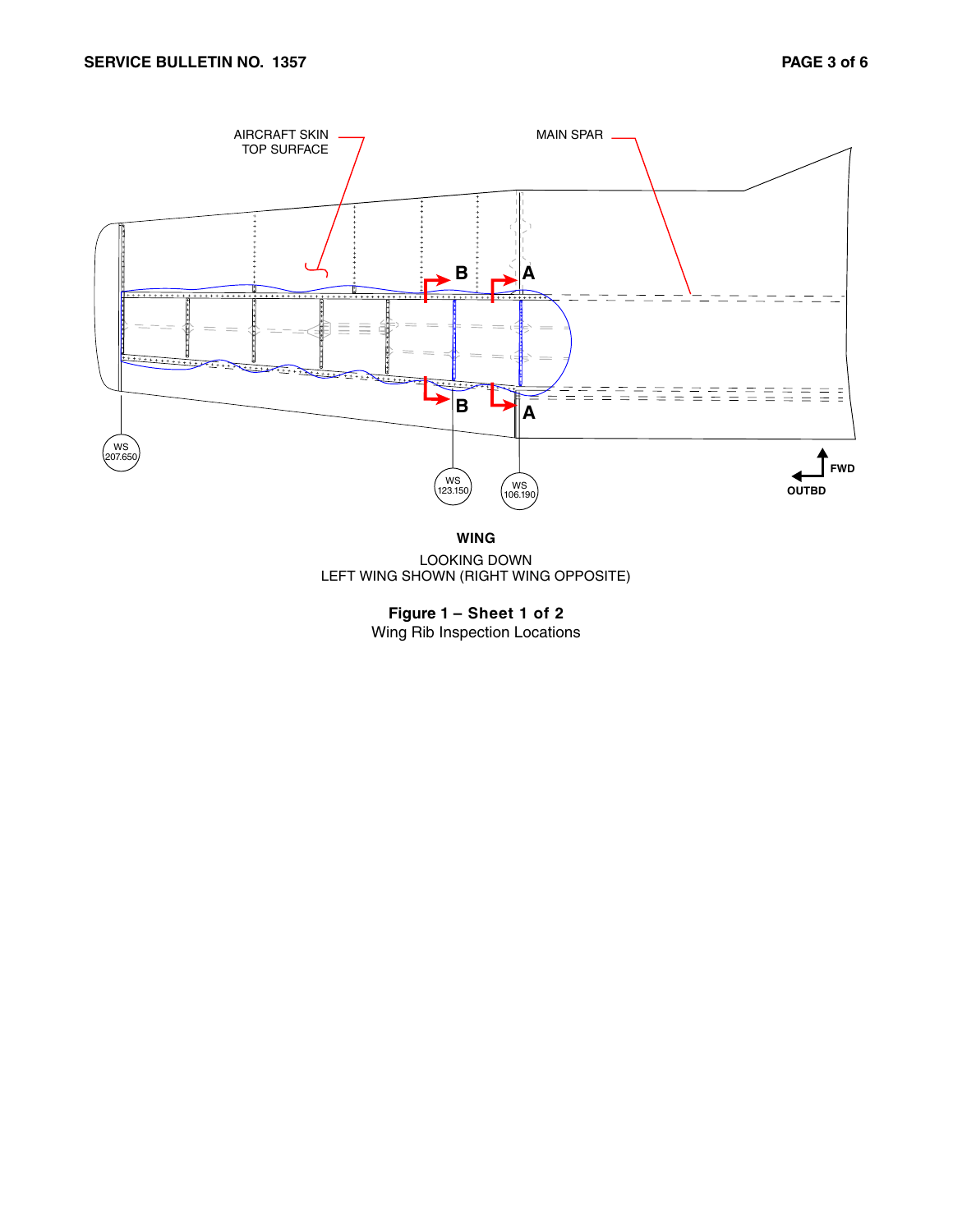

LOOKING INBOARD RIB AT W.S. 123.150

(ADJACENT COMPONENTS OMITTED FOR CLARITY IN BOTH VIEWS)

**Figure 1 – Sheet 2 of 2** Wing Rib Inspection Locations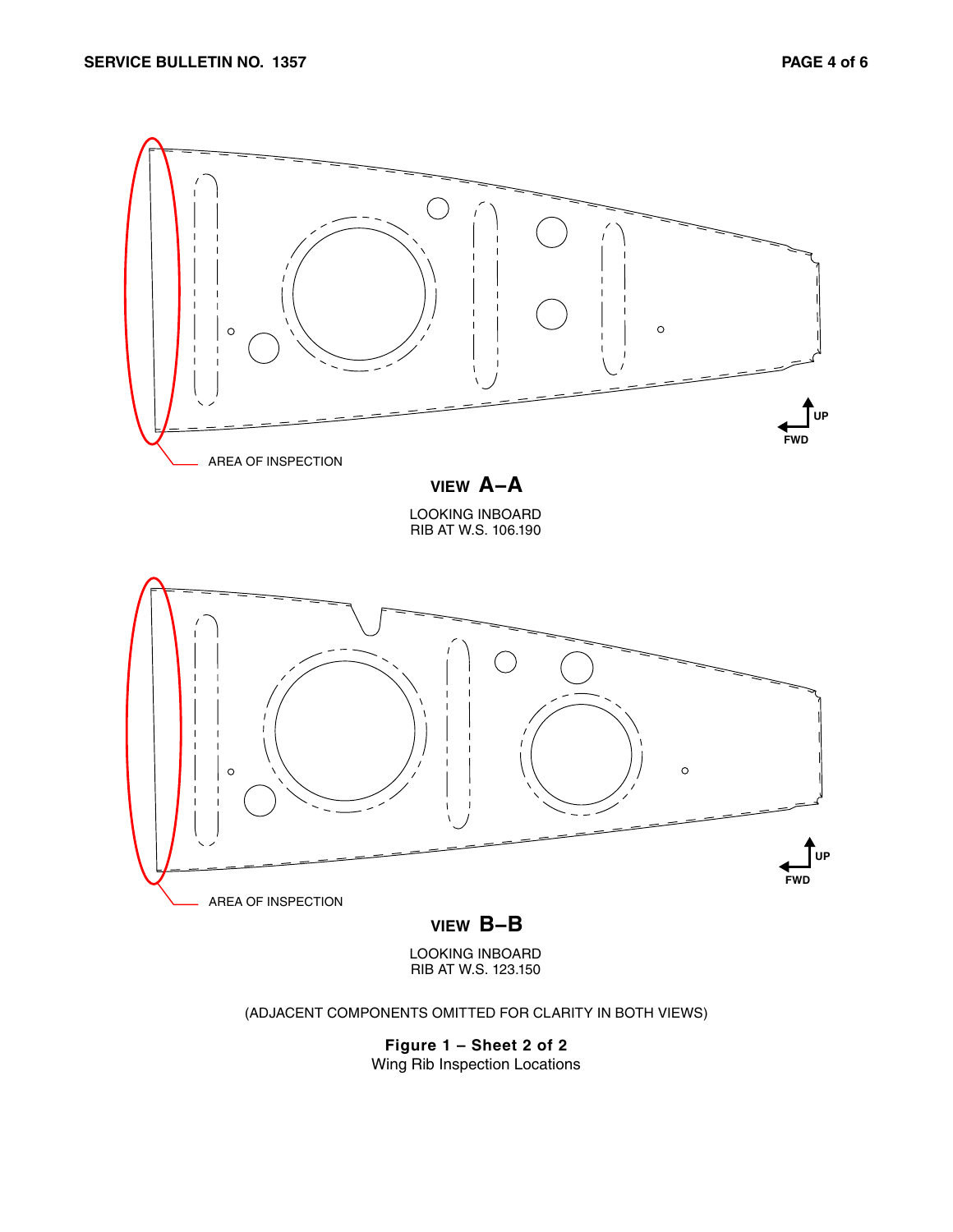

CONFIGURATION SHOWN REQUIRES A DETAILED INSPECTION

**Figure 2** Wing Rib Assembly with Fluting